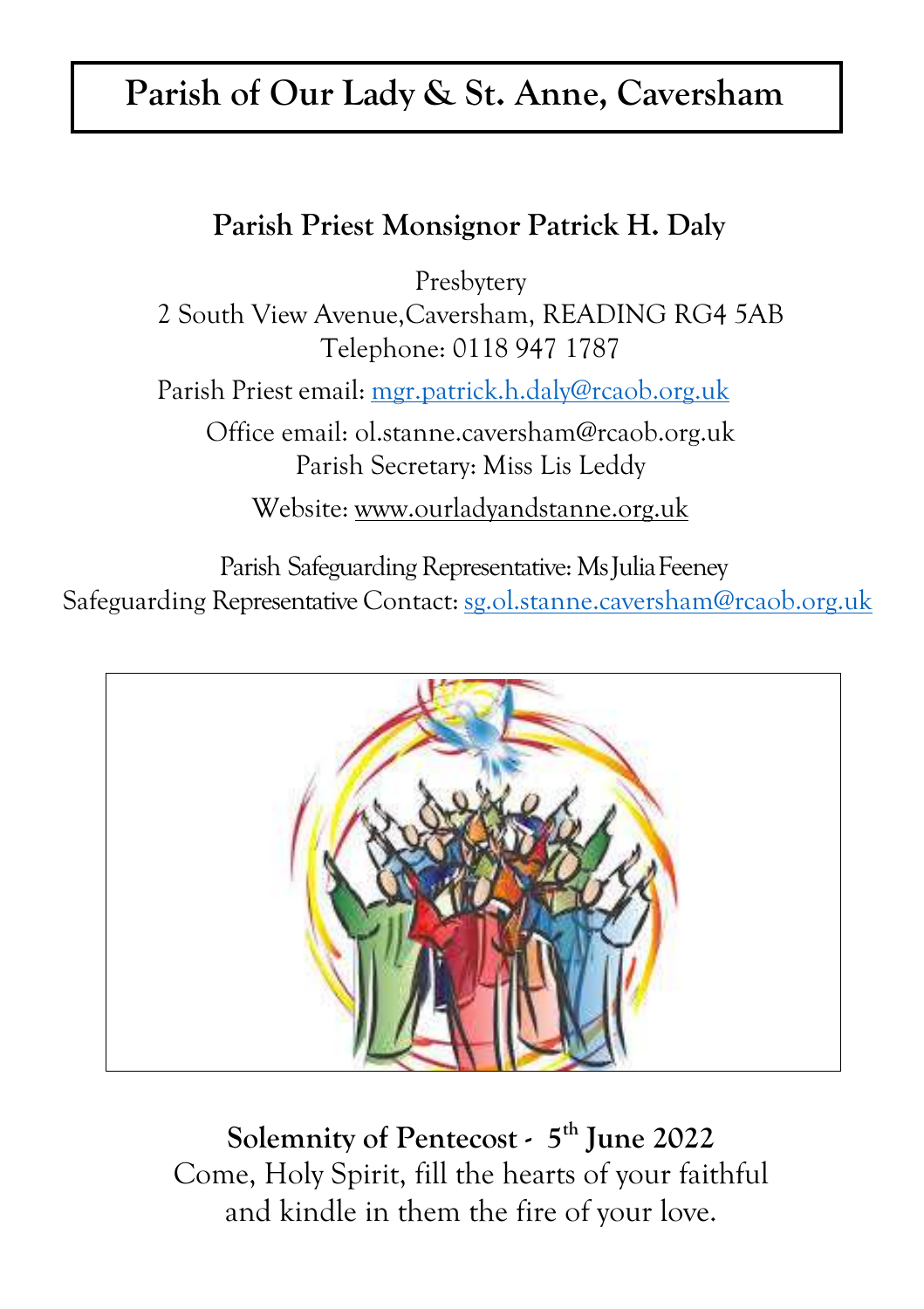| <b>REQUIEM FOR PAUL PHILLIPS</b><br>Paul's funeral will be in the coming week                                                                                                                                                                                              | Welcome to Fr Bruce who will be saying<br>all Masses this weekend.                                                                                                                                                                        |  |  |
|----------------------------------------------------------------------------------------------------------------------------------------------------------------------------------------------------------------------------------------------------------------------------|-------------------------------------------------------------------------------------------------------------------------------------------------------------------------------------------------------------------------------------------|--|--|
| on Wednesday 8 <sup>th</sup> June at 1pm. <i>Paul</i><br>asked for no black to be worn to the<br>funeral.                                                                                                                                                                  | <b>ROCK N ALE SPONSORSHIP</b><br>Do you own a small local business or do<br>vou work for a local business. Caversham                                                                                                                      |  |  |
| <b>JUBILEE CAKE SALE</b><br>Celebrate the Queen's Jubilee with a<br>special cake after the 10am Mass on<br>Sunday 5 <sup>th</sup> June. Money raised for parish<br>funds. Usual tea/coffee available.                                                                      | Rock and Ale is looking for sponsors for<br>this event. Last vear over 600 people<br>attended<br>and had<br>the<br>best<br>time. Sponsorship of £200 will get you a<br>mention on the night and your company                              |  |  |
| <b>CONFIRMATION MASS</b><br>The Sacrament of Confirmation will be<br>conferred during Mass on Tuesday 7th<br><b>June at 7pm.</b> Please remember the<br>Confirmandi in your prayers.                                                                                       | name on our Sponsors Board which will<br>be displayed clearly on the evening.<br>If you work for a local company and<br>vou're uncomfortable about asking, give<br>me a call and I will do the asking.<br>Contact Margaret on 07789776327 |  |  |
| <b>FIRST HOLY COMMUION</b><br>There will be a separate First Holy<br>Communion Mass for all those involved<br>on Sunday 19 <sup>th</sup> June at 12.30pm.                                                                                                                  | WEDNESDAY GOSPEL SHARE<br>St Michael's Sonning Common have<br>extended an invitation to join them on<br>zoom for a prayerful reflection on the                                                                                            |  |  |
| <b>READING</b><br><b>CATENIANS</b><br>'PLATINUM JUBILEE PICNIC'<br>at Dinton Pastures from 12 noon on Sat 4<br>June. Free event. All welcome, bring own<br>food drink chairs & music. Meet at the car<br>park RG10 OTR. Contact Sean 07850                                 | coming Sunday's gospel. It happens at<br>7pm each Wednesday and, depending<br>on numbers it may last up to 30 mins.<br>Zoom<br>link<br>available<br>from<br>dcn.brian.theobald@rcaob.org.uk or the<br>OLSA parish office.                 |  |  |
| 933647 for more details.<br><b>RIP</b> Please pray for the repose of the<br>soul of Raymond Hughes, former deputy<br>head of St Anne's who died recently. His<br>funeral Mass will take place at St<br>Michael's, Sonning Common 11.00am,<br>Tuesday 7 <sup>th</sup> June. | <b>LOOKING FOR A NEW HOME:</b><br>table 182.5<br>Dining<br>X<br>122cms. extending<br>to<br>about 145cms.] and<br>6<br><u>chairs as shown in picture</u><br>ladies folding bike                                                            |  |  |
| <b>BACON BUTTIES</b> after 10am Mass<br>starting up again $3rd$ July.                                                                                                                                                                                                      | Both in good condition<br>donation<br>for<br>only.<br>a<br>Contact parish office.                                                                                                                                                         |  |  |
| <b>PARISH INCOME</b><br>Apr Contactless Sun. offering: $\mathfrak L$<br>589.00<br>120.00<br>April Building Fund:<br>£<br>2975.00<br>f<br><b>Standing Orders:</b>                                                                                                           | <b>OUR LADY'S LAMP</b><br>This is lit this week for:<br>Richard Carwana - thanksgiving                                                                                                                                                    |  |  |
| The diocesan Privacy Policy is available at<br>https://www.birminghamdiocese.org.uk/privacy-policy or by request from the parish office.                                                                                                                                   |                                                                                                                                                                                                                                           |  |  |

Our Lady & St Anne Parish is part of the Archdiocese of Birmingham, Charity No. 234216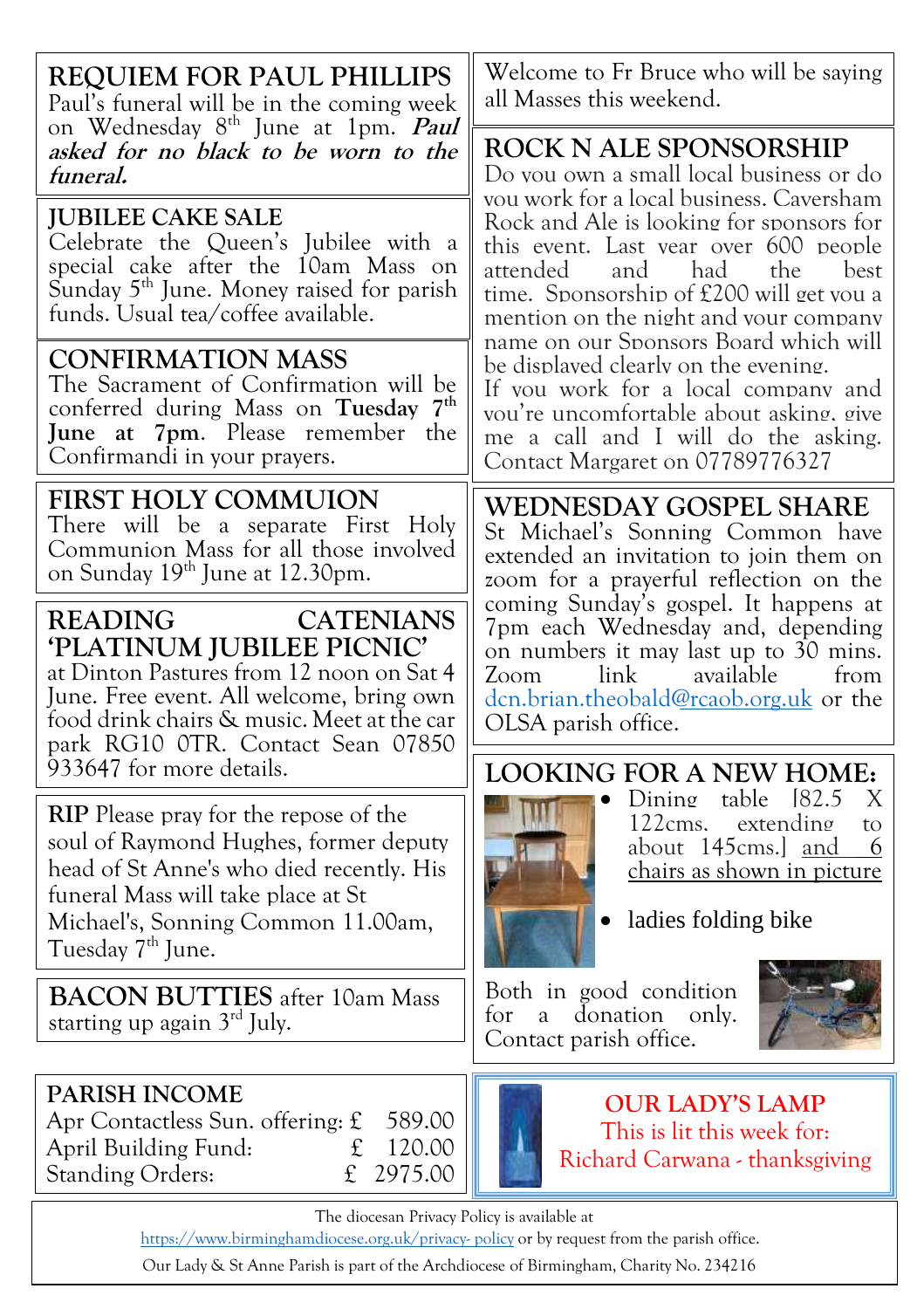## **Background on the Gospel Reading**

The season of Easter concludes with today's celebration, the feast of Pentecost. On Pentecost we celebrate the descent of the Holy Spirit upon the Apostles gathered in the upper room in Jerusalem; this event marks the beginning of the Church. The story of Pentecost is found in the Acts of the Apostles, today's first reading. The account in today's Gospel, taken from the Gospel of John, also recounts how Jesus gave the gift of the Holy Spirit to his disciples. There is no need to try to reconcile these two accounts to each other. It is enough to know that, after his death, Jesus fulfilled his promise to send to his disciples a helper, an advocate, who would enable them to be his witnesses throughout the world.

We previously heard today's Gospel on the second Sunday of Easter. At that time, we also heard the passage that follows, which describes Jesus' appearance to Thomas. In that context, we were led to reflect on belief and unbelief.

In the context of the feast of Pentecost, this reading reminds us about the integral connection between the gifts of peace and forgiveness and the action of the Holy Spirit. Jesus greets his disciples with the gift of peace. Jesus then commissions his disciples to continue the work that he has begun, "As the Father has sent me, so I send you." As he breathes the Holy Spirit upon them, Jesus sends his disciples to continue his work of reconciliation through the forgiveness of sins.

This Gospel reminds us that the Church is called to be a reconciling presence in the world. This reconciling presence of Christ is celebrated in the Church's sacramental life. In the Sacrament of Baptism, we are washed clean from sin and become a new creation in Christ. In the Sacrament of Penance, the Church celebrates the mercy of God in forgiving sins. This reconciling presence is also to be a way of life for Christians. In situations of conflict, we are to be agents of peace and harmony among people.

Taken from: https://www.loyolapress.com/catholic-resources/liturgicalyear/sunday-connection/pentecost-sunday-cycle-c-sunday-connection/